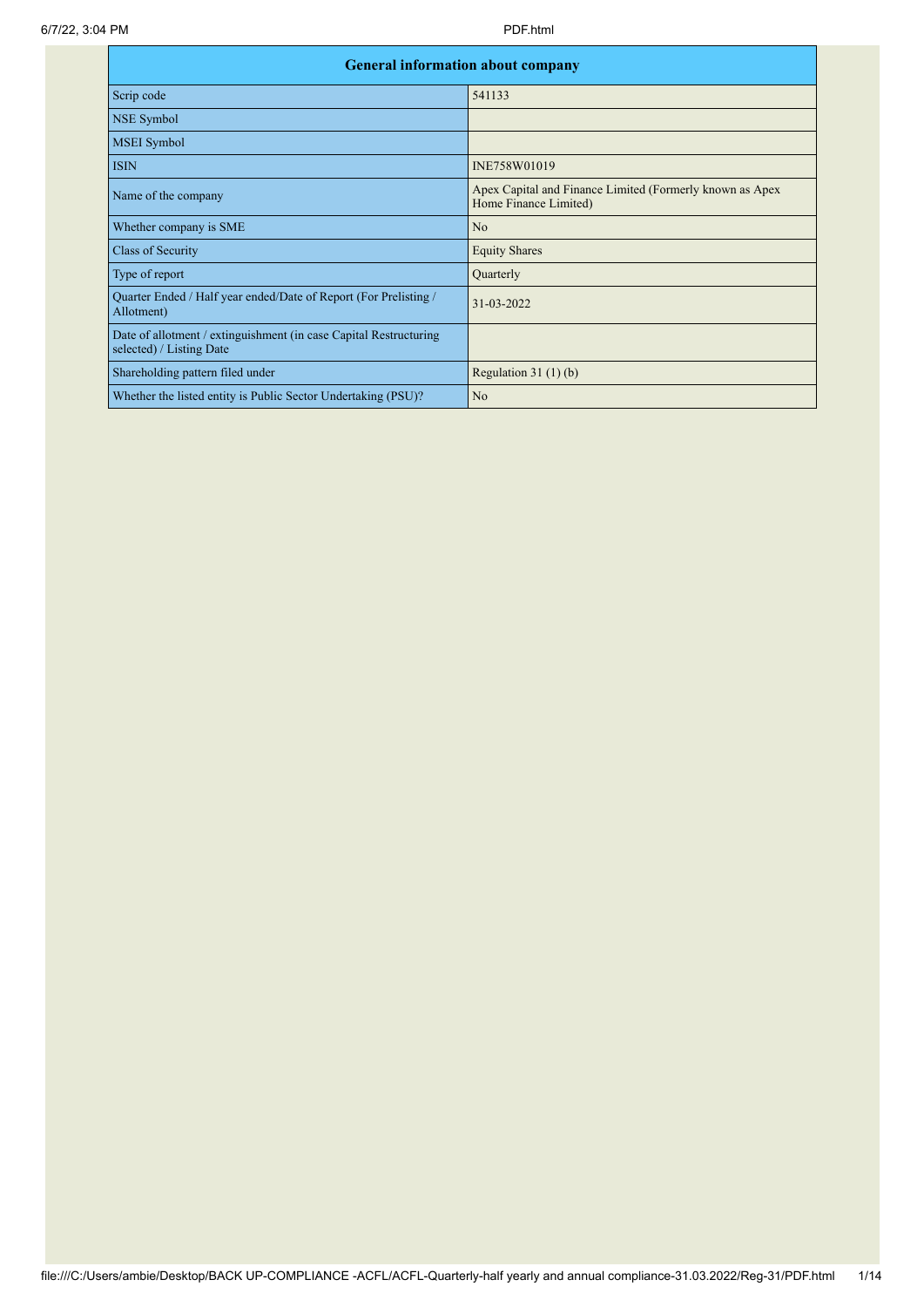|                | <b>Declaration</b>                                                                        |                |                                |                       |                             |  |  |  |  |  |  |
|----------------|-------------------------------------------------------------------------------------------|----------------|--------------------------------|-----------------------|-----------------------------|--|--|--|--|--|--|
| Sr.<br>No.     | Particular                                                                                | Yes/No         | Promoter and<br>Promoter Group | Public<br>shareholder | Non Promoter-<br>Non Public |  |  |  |  |  |  |
| $\mathbf{1}$   | Whether the Listed Entity has issued any partly paid up shares?                           | N <sub>o</sub> | No                             | N <sub>o</sub>        | N <sub>o</sub>              |  |  |  |  |  |  |
| $\overline{2}$ | Whether the Listed Entity has issued any Convertible Securities                           | No             | No                             | N <sub>0</sub>        | N <sub>0</sub>              |  |  |  |  |  |  |
| $\overline{3}$ | Whether the Listed Entity has issued any Warrants?                                        | No.            | N <sub>o</sub>                 | N <sub>o</sub>        | N <sub>o</sub>              |  |  |  |  |  |  |
| $\overline{4}$ | Whether the Listed Entity has any shares against which<br>depository receipts are issued? | N <sub>0</sub> | No                             | N <sub>0</sub>        | N <sub>0</sub>              |  |  |  |  |  |  |
| $\overline{5}$ | Whether the Listed Entity has any shares in locked-in?                                    | No.            | N <sub>o</sub>                 | N <sub>o</sub>        | N <sub>o</sub>              |  |  |  |  |  |  |
| 6              | Whether any shares held by promoters are pledge or otherwise<br>encumbered?               | No             | No                             |                       |                             |  |  |  |  |  |  |
| $\overline{7}$ | Whether company has equity shares with differential voting<br>rights?                     | No             | No                             | N <sub>o</sub>        | No                          |  |  |  |  |  |  |
| $\overline{8}$ | Whether the listed entity has any significant beneficial owner?                           | N <sub>o</sub> |                                |                       |                             |  |  |  |  |  |  |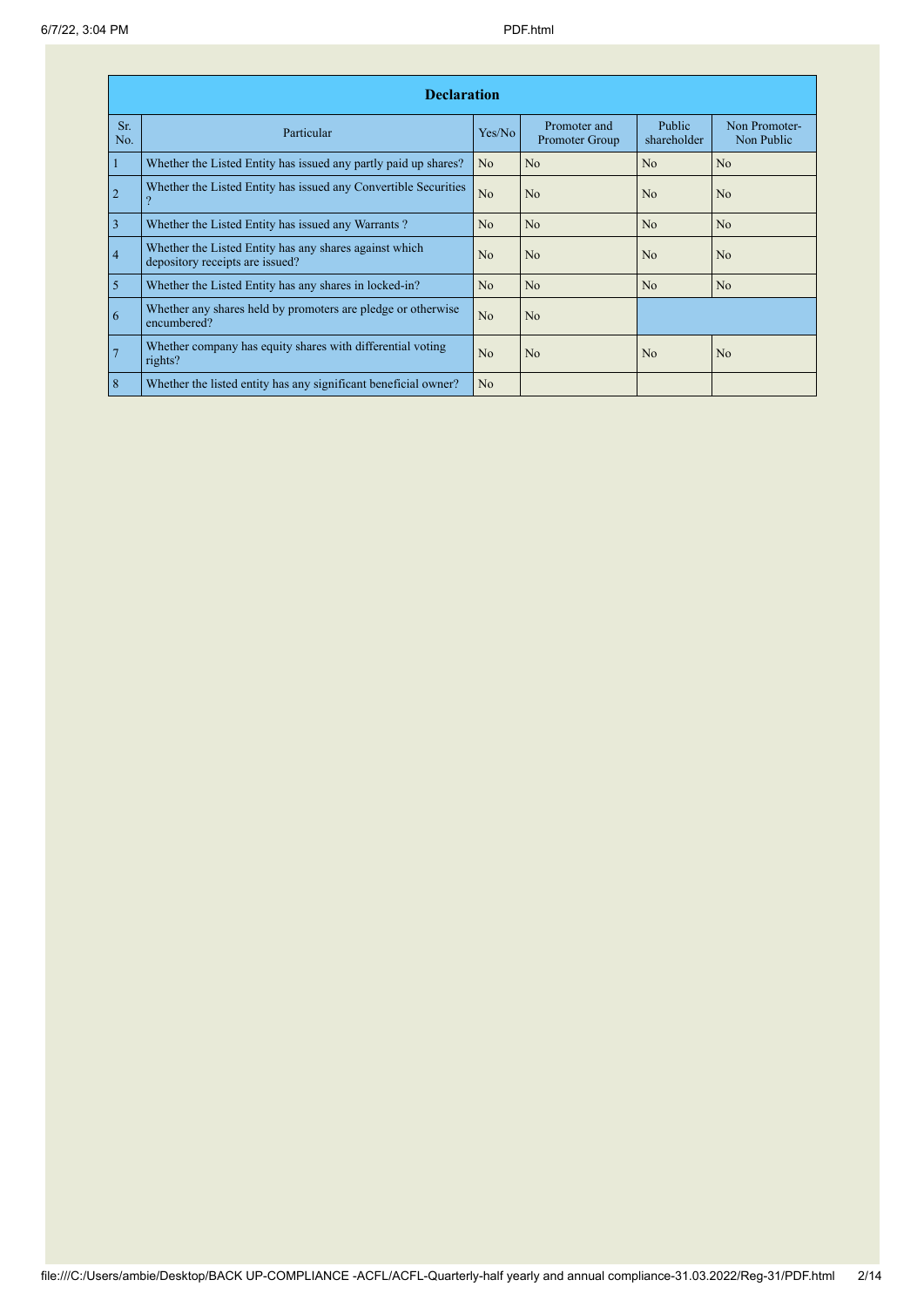|                                        | <b>Table I - Summary Statement holding of specified securities</b> |                                                                    |                          |                   |                          |                              |                                          |                                                                  |                      |         |                     |  |
|----------------------------------------|--------------------------------------------------------------------|--------------------------------------------------------------------|--------------------------|-------------------|--------------------------|------------------------------|------------------------------------------|------------------------------------------------------------------|----------------------|---------|---------------------|--|
|                                        | Category                                                           | No. of<br>fully paid<br>Nos. Of<br>shareholders<br>(III)<br>shares |                          | No. Of<br>Partly  | No. Of<br>shares         | Total nos.<br>shares         | Shareholding as a<br>% of total no. of   | Number of Voting Rights held in each<br>class of securities (IX) |                      |         |                     |  |
| Category<br>$\left( \mathrm{I}\right)$ | of<br>shareholder                                                  |                                                                    | up equity<br>held $(IV)$ | paid-up<br>equity | underlying<br>Depository | held (VII)                   | shares (calculated<br>as per SCRR, 1957) | No of Voting (XIV) Rights                                        |                      |         | Total as a          |  |
|                                        | (II)                                                               |                                                                    |                          | shares<br>held(V) | Receipts<br>(VI)         | $= (IV) +$<br>$(V)$ + $(VI)$ | (VIII) As a % of<br>$(A+B+C2)$           | <b>Class</b><br>eg: X                                            | <b>Class</b><br>eg:y | Total   | $%$ of<br>$(A+B+C)$ |  |
| (A)                                    | Promoter<br>$\&$<br>Promoter<br>Group                              |                                                                    | 4322448                  |                   |                          | 4322448                      | 73.01                                    | 4322448                                                          |                      | 4322448 | 73.01               |  |
| (B)                                    | Public                                                             | 102                                                                | 1597530                  |                   |                          | 1597530                      | 26.99                                    | 1597530                                                          |                      | 1597530 | 26.99               |  |
| (C)                                    | Non<br>Promoter-<br>Non Public                                     |                                                                    |                          |                   |                          |                              |                                          |                                                                  |                      |         |                     |  |
| (C1)                                   | <b>Shares</b><br>underlying<br><b>DRs</b>                          |                                                                    |                          |                   |                          |                              |                                          |                                                                  |                      |         |                     |  |
| (C2)                                   | Shares held<br>by<br>Employee<br>Trusts                            |                                                                    |                          |                   |                          |                              |                                          |                                                                  |                      |         |                     |  |
|                                        | Total                                                              | 109                                                                | 5919978                  |                   |                          | 5919978                      | 100                                      | 5919978                                                          |                      | 5919978 | 100                 |  |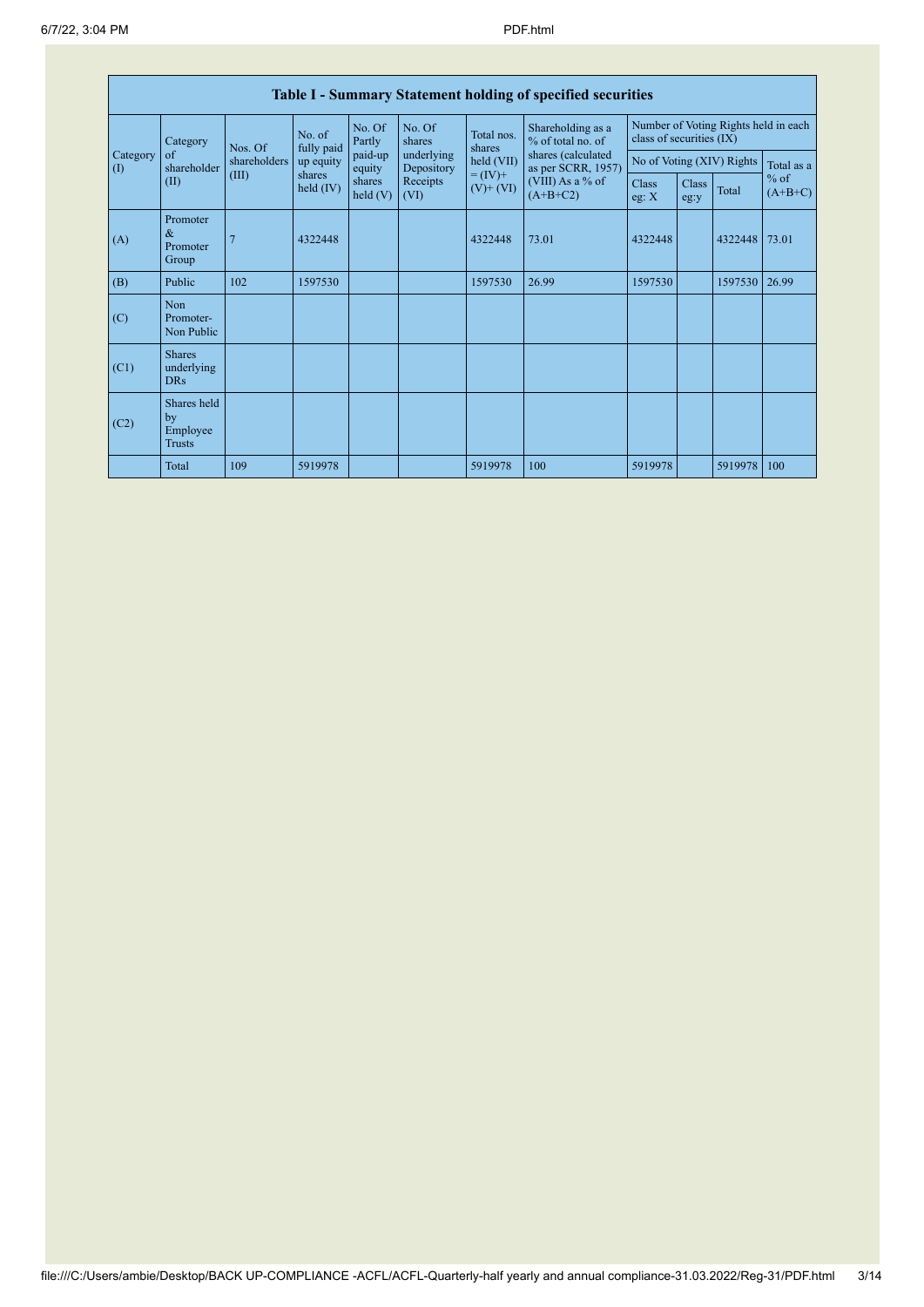|                                               | Table I - Summary Statement holding of specified securities |                                                                                                                                                                                |                                                  |                                                                                            |                                                                                    |                                                         |            |                                                                               |                                |                                       |  |  |
|-----------------------------------------------|-------------------------------------------------------------|--------------------------------------------------------------------------------------------------------------------------------------------------------------------------------|--------------------------------------------------|--------------------------------------------------------------------------------------------|------------------------------------------------------------------------------------|---------------------------------------------------------|------------|-------------------------------------------------------------------------------|--------------------------------|---------------------------------------|--|--|
| Category<br>$\left( \mathrm{I}\right)$<br>(A) | Category<br>of<br>shareholder<br>(II)                       | No. Of<br>No. of<br><b>Shares</b><br><b>Shares</b><br>Underlying<br>Underlying<br>Outstanding<br>Outstanding<br>convertible<br><b>Warrants</b><br>securities<br>$(X_i)$<br>(X) |                                                  | No. Of Shares<br>Underlying<br>Outstanding<br>convertible                                  | Shareholding, as a %<br>assuming full<br>conversion of<br>convertible securities ( | Number of<br>Locked in<br>shares $(XII)$                |            | Number of<br><b>Shares</b><br>pledged or<br>otherwise<br>encumbered<br>(XIII) |                                | Number of<br>equity shares<br>held in |  |  |
|                                               |                                                             |                                                                                                                                                                                | securities and<br>No. Of<br>Warrants (Xi)<br>(a) | as a percentage of<br>diluted share capital)<br>$(XI) = (VII)+(X) As a %$<br>of $(A+B+C2)$ | No.<br>(a)                                                                         | As a<br>$%$ of<br>total<br><b>Shares</b><br>held<br>(b) | No.<br>(a) | As a<br>$%$ of<br>total<br><b>Shares</b><br>held<br>(b)                       | dematerialized<br>form $(XIV)$ |                                       |  |  |
|                                               | Promoter<br>$\&$<br>Promoter<br>Group                       |                                                                                                                                                                                |                                                  |                                                                                            | 73.01                                                                              |                                                         |            |                                                                               |                                | 4322448                               |  |  |
| (B)                                           | Public                                                      |                                                                                                                                                                                |                                                  |                                                                                            | 26.99                                                                              |                                                         |            |                                                                               |                                | 862014                                |  |  |
| (C)                                           | Non<br>Promoter-<br>Non Public                              |                                                                                                                                                                                |                                                  |                                                                                            |                                                                                    |                                                         |            |                                                                               |                                |                                       |  |  |
| (C1)                                          | <b>Shares</b><br>underlying<br><b>DRs</b>                   |                                                                                                                                                                                |                                                  |                                                                                            |                                                                                    |                                                         |            |                                                                               |                                |                                       |  |  |
| (C2)                                          | Shares held<br>by<br>Employee<br><b>Trusts</b>              |                                                                                                                                                                                |                                                  |                                                                                            |                                                                                    |                                                         |            |                                                                               |                                |                                       |  |  |
|                                               | Total                                                       |                                                                                                                                                                                |                                                  |                                                                                            | 100                                                                                |                                                         |            |                                                                               |                                | 5184462                               |  |  |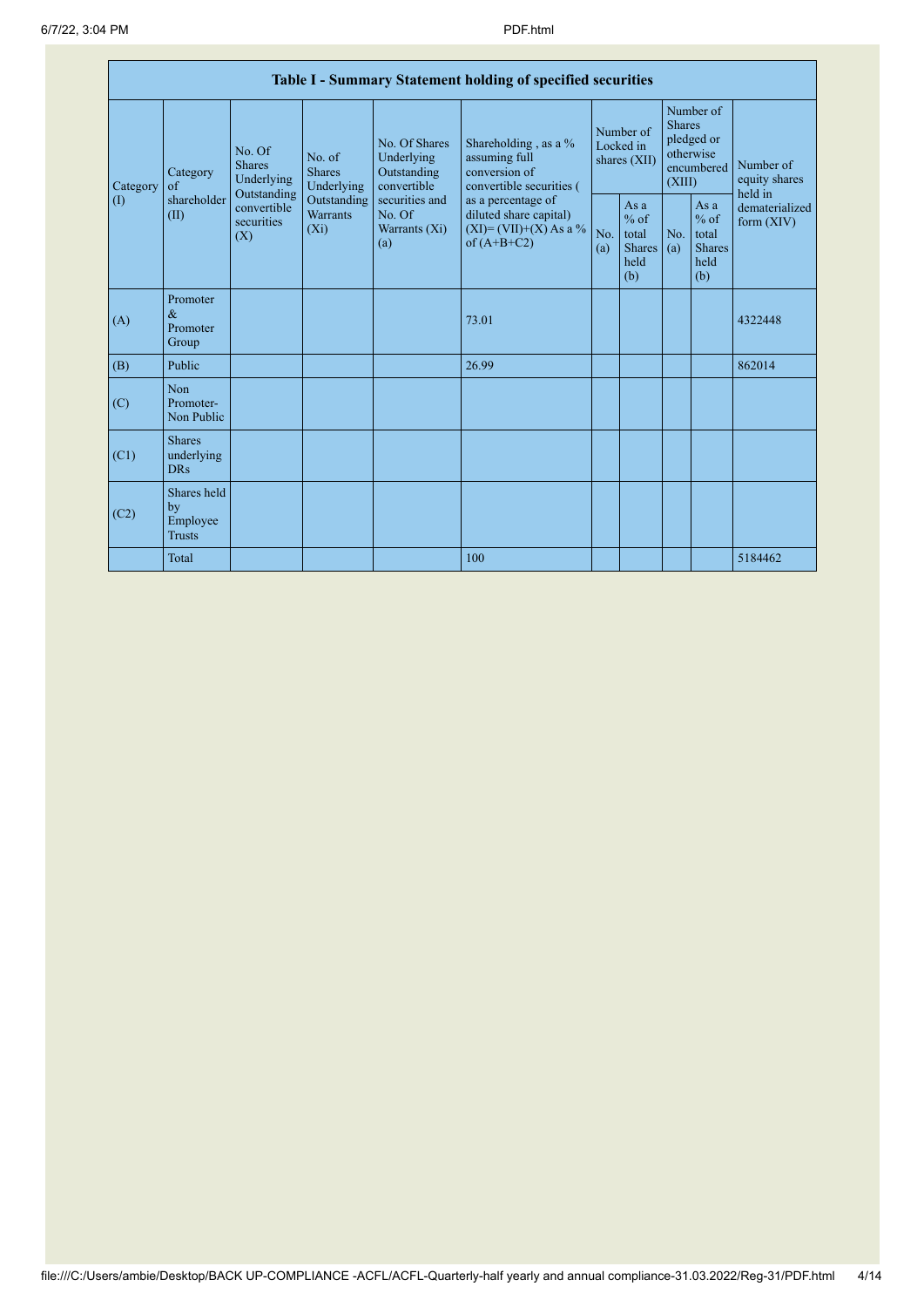|                                                                                             | Table II - Statement showing shareholding pattern of the Promoter and Promoter Group                                |                         |                            |                       |                                    |                             |                                              |                               |               |                                 |                                 |  |
|---------------------------------------------------------------------------------------------|---------------------------------------------------------------------------------------------------------------------|-------------------------|----------------------------|-----------------------|------------------------------------|-----------------------------|----------------------------------------------|-------------------------------|---------------|---------------------------------|---------------------------------|--|
|                                                                                             |                                                                                                                     |                         | No. of                     | No. Of<br>Partly      | No. Of                             | Total<br>nos.               | Shareholding<br>as a % of total              | each class of securities (IX) |               | Number of Voting Rights held in |                                 |  |
| Sr.                                                                                         | Category & Name<br>of the                                                                                           | Nos. Of<br>shareholders | fully<br>paid up<br>equity | paid-<br>up<br>equity | shares<br>underlying<br>Depository | shares<br>held<br>$(VII) =$ | no. of shares<br>(calculated as<br>per SCRR, | No of Voting (XIV) Rights     |               |                                 | Total<br>as a $\%$              |  |
|                                                                                             | Shareholders (I)                                                                                                    | (III)                   | shares<br>held<br>(IV)     | shares<br>held<br>(V) | Receipts<br>(VI)                   | $(IV)$ +<br>$(V)$ +<br>(VI) | 1957) (VIII)<br>As a % of<br>$(A+B+C2)$      | Class eg:<br>X                | Class<br>eg:y | Total                           | of<br>Total<br>Voting<br>rights |  |
| $\mathbf{A}$                                                                                | Table II - Statement showing shareholding pattern of the Promoter and Promoter Group                                |                         |                            |                       |                                    |                             |                                              |                               |               |                                 |                                 |  |
| (1)                                                                                         | Indian                                                                                                              |                         |                            |                       |                                    |                             |                                              |                               |               |                                 |                                 |  |
| (a)                                                                                         | Individuals/Hindu<br>undivided Family                                                                               | $\sqrt{2}$              | 1480368                    |                       |                                    | 1480368                     | 25.01                                        | 1480368                       |               | 1480368                         | 25.01                           |  |
| (d)                                                                                         | Any Other<br>(specify)                                                                                              | 5                       | 2842080                    |                       |                                    | 2842080                     | 48.01                                        | 2842080                       |               | 2842080                         | 48.01                           |  |
| Sub-Total (A)<br>(1)                                                                        |                                                                                                                     | $\overline{7}$          | 4322448                    |                       |                                    | 4322448                     | 73.01                                        | 4322448                       |               | 4322448                         | 73.01                           |  |
| (2)                                                                                         | Foreign                                                                                                             |                         |                            |                       |                                    |                             |                                              |                               |               |                                 |                                 |  |
| Total<br>Shareholding<br>of Promoter<br>and Promoter<br>Group $(A)=$<br>$(A)(1)+(A)$<br>(2) |                                                                                                                     | 7                       | 4322448                    |                       |                                    | 4322448                     | 73.01                                        | 4322448                       |               | 4322448                         | 73.01                           |  |
| $\bf{B}$                                                                                    | Table III - Statement showing shareholding pattern of the Public shareholder                                        |                         |                            |                       |                                    |                             |                                              |                               |               |                                 |                                 |  |
| (1)                                                                                         | Institutions                                                                                                        |                         |                            |                       |                                    |                             |                                              |                               |               |                                 |                                 |  |
| (3)                                                                                         | Non-institutions                                                                                                    |                         |                            |                       |                                    |                             |                                              |                               |               |                                 |                                 |  |
| (a(i))                                                                                      | Individuals -<br>i.Individual<br>shareholders<br>holding nominal<br>share capital up to<br>Rs. 2 lakhs.             | 77                      | 1359                       |                       |                                    | 1359                        | 0.02                                         | 1359                          |               | 1359                            | 0.02                            |  |
| (a(ii))                                                                                     | Individuals - ii.<br>Individual<br>shareholders<br>holding nominal<br>share capital in<br>excess of Rs. 2<br>lakhs. | 15                      | 809872                     |                       |                                    | 809872                      | 13.68                                        | 809872                        |               | 809872                          | 13.68                           |  |
| (e)                                                                                         | Any Other<br>(specify)                                                                                              | 10                      | 786299                     |                       |                                    | 786299                      | 13.28                                        | 786299                        |               | 786299                          | 13.28                           |  |
| Sub-Total (B)<br>(3)                                                                        |                                                                                                                     | 102                     | 1597530                    |                       |                                    | 1597530                     | 26.99                                        | 1597530                       |               | 1597530                         | 26.99                           |  |
| <b>Total Public</b><br>Shareholding<br>$(B)= (B)(1) +$<br>$(B)(2)+(B)(3)$                   |                                                                                                                     | 102                     | 1597530                    |                       |                                    | 1597530                     | 26.99                                        | 1597530                       |               | 1597530                         | 26.99                           |  |
| ${\bf C}$                                                                                   | Table IV - Statement showing shareholding pattern of the Non Promoter- Non Public shareholder                       |                         |                            |                       |                                    |                             |                                              |                               |               |                                 |                                 |  |
| Total (<br>$A+B+C2$ )                                                                       |                                                                                                                     | 109                     | 5919978                    |                       |                                    | 5919978                     | 100                                          | 5919978                       |               | 5919978                         | 100                             |  |
| Total<br>$(A+B+C)$                                                                          |                                                                                                                     | 109                     | 5919978                    |                       |                                    | 5919978                     | 100                                          | 5919978                       |               | 5919978                         | 100                             |  |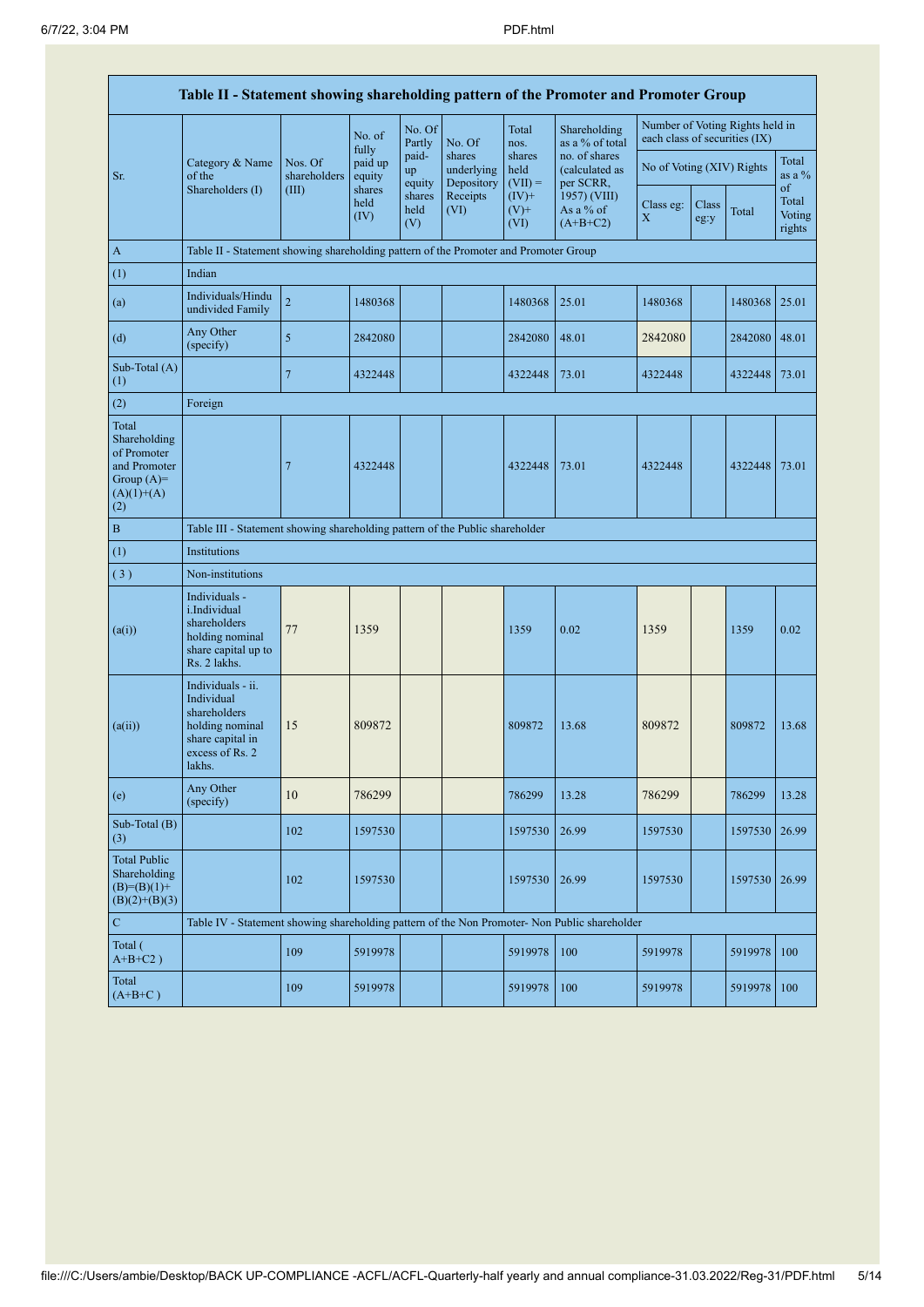| Table II - Statement showing shareholding pattern of the Promoter and Promoter Group    |                                                                                                                                |                                                                                      |                                                           |                                                                                               |                                        |                                                         |                                                                               |                                                         |                                       |  |  |  |
|-----------------------------------------------------------------------------------------|--------------------------------------------------------------------------------------------------------------------------------|--------------------------------------------------------------------------------------|-----------------------------------------------------------|-----------------------------------------------------------------------------------------------|----------------------------------------|---------------------------------------------------------|-------------------------------------------------------------------------------|---------------------------------------------------------|---------------------------------------|--|--|--|
| Sr.                                                                                     | No. Of<br>No. of<br><b>Shares</b><br><b>Shares</b><br>Underlying<br>Outstanding<br>convertible<br>securities<br>$(X_i)$<br>(X) | Underlying                                                                           | No. Of Shares<br>Underlying<br>Outstanding<br>convertible | Shareholding, as a %<br>assuming full conversion of<br>convertible securities (as a           | Number of<br>Locked in<br>shares (XII) |                                                         | Number of<br><b>Shares</b><br>pledged or<br>otherwise<br>encumbered<br>(XIII) |                                                         | Number of<br>equity shares<br>held in |  |  |  |
|                                                                                         |                                                                                                                                | Outstanding<br><b>Warrants</b>                                                       | securities and<br>No. Of Warrants<br>(Xi)(a)              | percentage of diluted share<br>capital) $(XI) = (VII)+(X) As$<br>a % of $(A+B+C2)$            | No.<br>(a)                             | As a<br>$%$ of<br>total<br><b>Shares</b><br>held<br>(b) | No.<br>(a)                                                                    | As a<br>$%$ of<br>total<br><b>Shares</b><br>held<br>(b) | dematerialized<br>form (XIV)          |  |  |  |
| $\mathbf{A}$                                                                            |                                                                                                                                | Table II - Statement showing shareholding pattern of the Promoter and Promoter Group |                                                           |                                                                                               |                                        |                                                         |                                                                               |                                                         |                                       |  |  |  |
| (1)                                                                                     | Indian                                                                                                                         |                                                                                      |                                                           |                                                                                               |                                        |                                                         |                                                                               |                                                         |                                       |  |  |  |
| (a)                                                                                     |                                                                                                                                |                                                                                      |                                                           | 25.01                                                                                         |                                        |                                                         |                                                                               |                                                         | 1480368                               |  |  |  |
| (d)                                                                                     |                                                                                                                                |                                                                                      |                                                           | 48.01                                                                                         |                                        |                                                         |                                                                               |                                                         | 2842080                               |  |  |  |
| Sub-Total (A)<br>(1)                                                                    |                                                                                                                                |                                                                                      |                                                           | 73.01                                                                                         |                                        |                                                         |                                                                               |                                                         | 4322448                               |  |  |  |
| (2)                                                                                     | Foreign                                                                                                                        |                                                                                      |                                                           |                                                                                               |                                        |                                                         |                                                                               |                                                         |                                       |  |  |  |
| Total<br>Shareholding<br>of Promoter<br>and Promoter<br>Group $(A)=$<br>$(A)(1)+(A)(2)$ |                                                                                                                                |                                                                                      |                                                           | 73.01                                                                                         |                                        |                                                         |                                                                               |                                                         | 4322448                               |  |  |  |
| $\, {\bf B}$                                                                            |                                                                                                                                |                                                                                      |                                                           | Table III - Statement showing shareholding pattern of the Public shareholder                  |                                        |                                                         |                                                                               |                                                         |                                       |  |  |  |
| (1)                                                                                     | Institutions                                                                                                                   |                                                                                      |                                                           |                                                                                               |                                        |                                                         |                                                                               |                                                         |                                       |  |  |  |
| (3)                                                                                     | Non-institutions                                                                                                               |                                                                                      |                                                           |                                                                                               |                                        |                                                         |                                                                               |                                                         |                                       |  |  |  |
| (a(i))                                                                                  |                                                                                                                                |                                                                                      |                                                           | 0.02                                                                                          |                                        |                                                         |                                                                               |                                                         | 264                                   |  |  |  |
| (a(ii))                                                                                 |                                                                                                                                |                                                                                      |                                                           | 13.68                                                                                         |                                        |                                                         |                                                                               |                                                         | 341431                                |  |  |  |
| (e)                                                                                     |                                                                                                                                |                                                                                      |                                                           | 13.28                                                                                         |                                        |                                                         |                                                                               |                                                         | 520319                                |  |  |  |
| Sub-Total (B)<br>(3)                                                                    |                                                                                                                                |                                                                                      |                                                           | 26.99                                                                                         |                                        |                                                         |                                                                               |                                                         | 862014                                |  |  |  |
| <b>Total Public</b><br>Shareholding<br>$(B)= (B)(1) +$<br>$(B)(2)+(B)(3)$               |                                                                                                                                |                                                                                      |                                                           | 26.99                                                                                         |                                        |                                                         |                                                                               |                                                         | 862014                                |  |  |  |
| $\mathbf C$                                                                             |                                                                                                                                |                                                                                      |                                                           | Table IV - Statement showing shareholding pattern of the Non Promoter- Non Public shareholder |                                        |                                                         |                                                                               |                                                         |                                       |  |  |  |
| Total (<br>$A+B+C2$ )                                                                   |                                                                                                                                |                                                                                      |                                                           | 100                                                                                           |                                        |                                                         |                                                                               |                                                         | 5184462                               |  |  |  |
| Total $(A+B+C)$<br>$\lambda$                                                            |                                                                                                                                |                                                                                      |                                                           | 100                                                                                           |                                        |                                                         |                                                                               |                                                         | 5184462                               |  |  |  |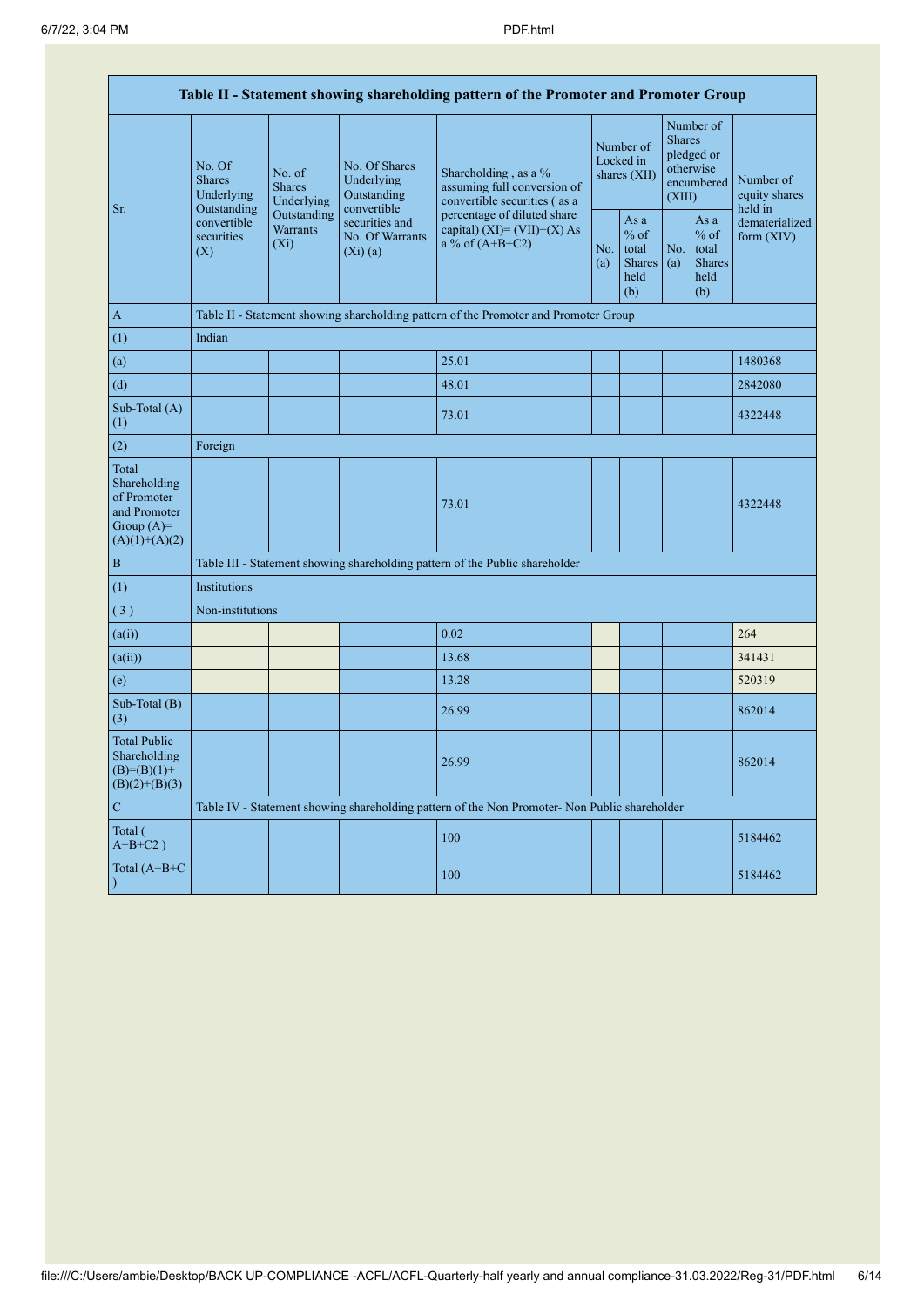|                                                                                                                                                                                          |                                                               | <b>Individuals/Hindu undivided Family</b> |                       |
|------------------------------------------------------------------------------------------------------------------------------------------------------------------------------------------|---------------------------------------------------------------|-------------------------------------------|-----------------------|
| Searial No.                                                                                                                                                                              | $\mathbf{1}$                                                  | $\overline{2}$                            |                       |
| Name of the<br>Shareholders (I)                                                                                                                                                          | <b>SUCHITRA</b>                                               | <b>SURENDER SINGH HUF</b>                 | Click here to go back |
| PAN(II)                                                                                                                                                                                  | AISPS8706R                                                    | AANHS3313R                                | Total                 |
| No. of fully paid<br>up equity shares<br>held (IV)                                                                                                                                       | 930588                                                        | 549780                                    | 1480368               |
| No. Of Partly paid-<br>up equity shares<br>held(V)                                                                                                                                       |                                                               |                                           |                       |
| No. Of shares<br>underlying<br>Depository<br>Receipts (VI)                                                                                                                               |                                                               |                                           |                       |
| Total nos. shares<br>held $(VII) = (IV) +$<br>$(V)$ + $(VI)$                                                                                                                             | 930588                                                        | 549780                                    | 1480368               |
| Shareholding as a<br>% of total no. of<br>shares (calculated<br>as per SCRR,<br>1957) (VIII) As a<br>% of $(A+B+C2)$                                                                     | 15.72                                                         | 9.29                                      | 25.01                 |
|                                                                                                                                                                                          | Number of Voting Rights held in each class of securities (IX) |                                           |                       |
| Class eg:X                                                                                                                                                                               | 930588                                                        | 549780                                    | 1480368               |
| Class eg:y                                                                                                                                                                               |                                                               |                                           |                       |
| Total                                                                                                                                                                                    | 930588                                                        | 549780                                    | 1480368               |
| Total as a % of<br><b>Total Voting rights</b>                                                                                                                                            | 15.72                                                         | 9.29                                      | 25.01                 |
| No. Of Shares<br>Underlying<br>Outstanding<br>convertible<br>securities $(X)$                                                                                                            |                                                               |                                           |                       |
| No. of Shares<br>Underlying<br>Outstanding<br>Warrants (Xi)                                                                                                                              |                                                               |                                           |                       |
| No. Of Shares<br>Underlying<br>Outstanding<br>convertible<br>securities and No.<br>Of Warrants (Xi)<br>(a)                                                                               |                                                               |                                           |                       |
| Shareholding, as a<br>% assuming full<br>conversion of<br>convertible<br>securities (as a<br>percentage of<br>diluted share<br>capital) (XI)=<br>$(VII)+(Xi)(a)$ As a<br>% of $(A+B+C2)$ | 15.72                                                         | 9.29                                      | 25.01                 |
| Number of Locked in shares (XII)                                                                                                                                                         |                                                               |                                           |                       |
| No. (a)                                                                                                                                                                                  |                                                               |                                           |                       |
| As a % of total<br>Shares held (b)                                                                                                                                                       |                                                               |                                           |                       |
|                                                                                                                                                                                          | Number of Shares pledged or otherwise encumbered (XIII)       |                                           |                       |
| No. (a)                                                                                                                                                                                  |                                                               |                                           |                       |
| As a % of total<br>Shares held (b)                                                                                                                                                       |                                                               |                                           |                       |
| Number of equity<br>shares held in<br>dematerialized<br>form (XIV)                                                                                                                       | 930588                                                        | 549780                                    | 1480368               |
| Reason for not providing PAN                                                                                                                                                             |                                                               |                                           |                       |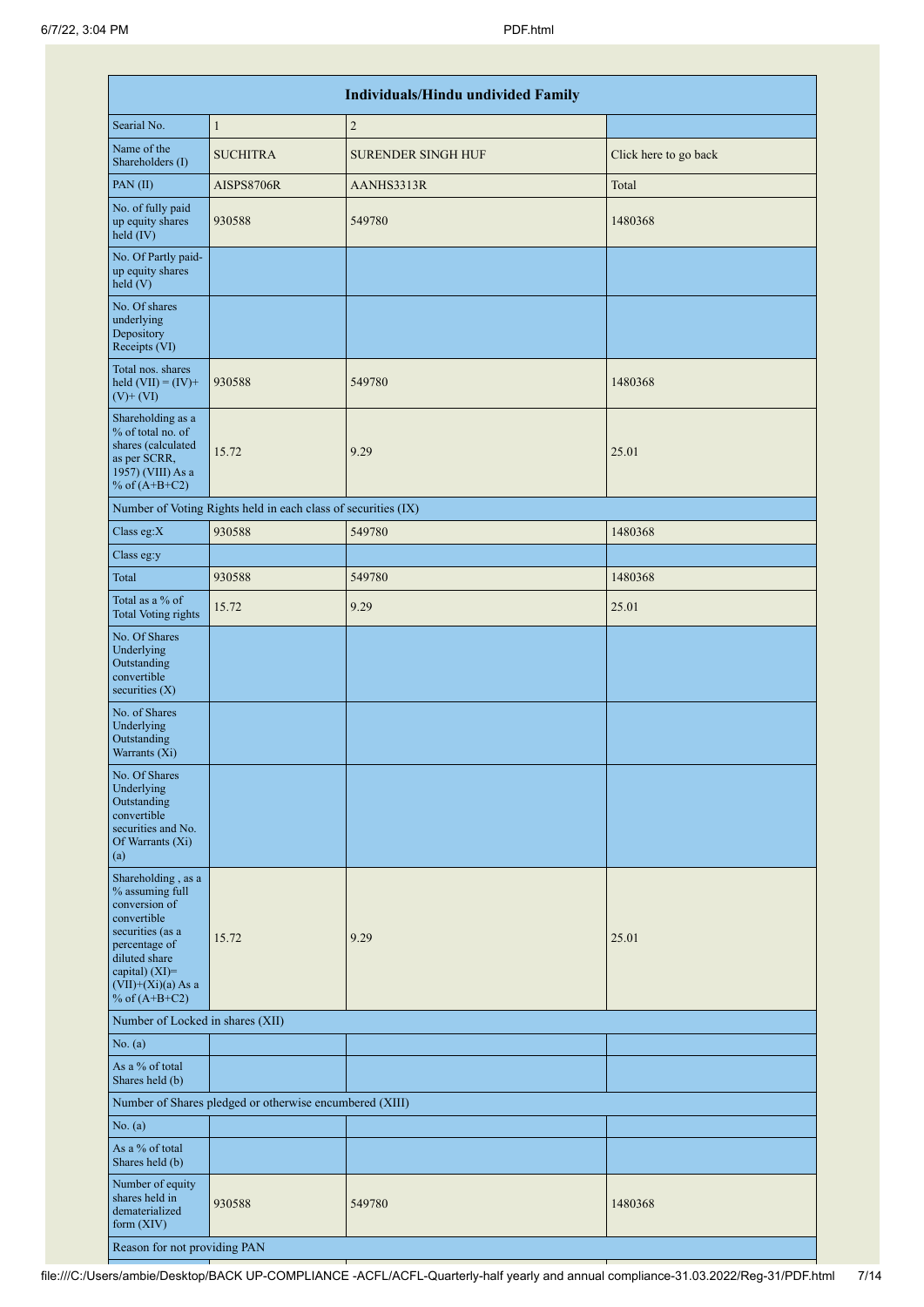| Reason for not<br>providing PAN |          |          |  |
|---------------------------------|----------|----------|--|
| Shareholder type                | Promoter | Promoter |  |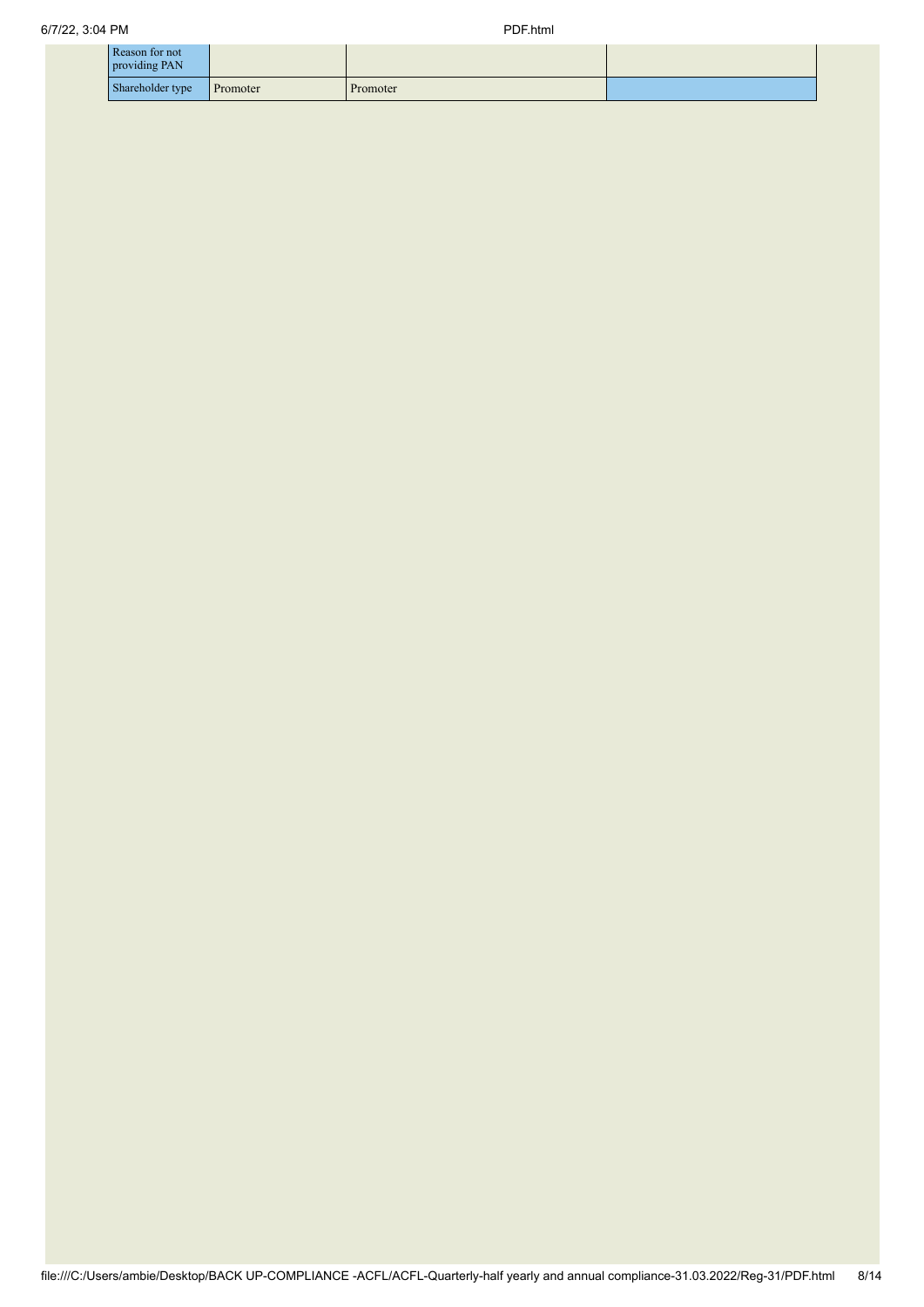|                                                                                                                                                                                      | <b>Any Other (specify)</b>                                                 |                                                                        |                                                             |                                                           |                                                                          |                             |  |  |  |  |  |  |  |
|--------------------------------------------------------------------------------------------------------------------------------------------------------------------------------------|----------------------------------------------------------------------------|------------------------------------------------------------------------|-------------------------------------------------------------|-----------------------------------------------------------|--------------------------------------------------------------------------|-----------------------------|--|--|--|--|--|--|--|
| Searial No.                                                                                                                                                                          | $\mathbf{1}$                                                               | $\overline{2}$                                                         | 3                                                           | $\overline{4}$                                            | 5                                                                        |                             |  |  |  |  |  |  |  |
| Category                                                                                                                                                                             | <b>Bodies Corporate</b>                                                    | <b>Bodies Corporate</b>                                                | <b>Bodies Corporate</b>                                     | <b>Bodies Corporate</b>                                   | <b>Bodies Corporate</b>                                                  | Click<br>here to<br>go back |  |  |  |  |  |  |  |
| Name of the<br>Shareholders (I)                                                                                                                                                      | <b>HILLGROW</b><br><b>INFOSERVICES</b><br><b>PRIVATE</b><br><b>LIMITED</b> | <b>PALMTREE</b><br><b>INFRACON</b><br><b>PRIVATE</b><br><b>LIMITED</b> | <b>VETERAN</b><br><b>INFRADEVELOPERS</b><br>PRIVATE LIMITED | <b>FOSTER</b><br><b>INFRASTRUCTURE</b><br>PRIVATE LIMITED | <b>INSCENCE</b><br><b>DEVELOPERS</b><br><b>PRIVATE</b><br><b>LIMITED</b> |                             |  |  |  |  |  |  |  |
| PAN(II)                                                                                                                                                                              | AACCH1867R                                                                 | AAECP9998H                                                             | AACCV9638A                                                  | AABCF3458P                                                | AACCI0448K                                                               | Total                       |  |  |  |  |  |  |  |
| No. of the<br>Shareholders (I)                                                                                                                                                       | $\mathbf{1}$                                                               | $\mathbf{1}$                                                           | $\mathbf{1}$                                                | $\mathbf{1}$                                              | $\mathbf{1}$                                                             | 5                           |  |  |  |  |  |  |  |
| No. of fully paid<br>up equity shares<br>$held$ (IV)                                                                                                                                 | 815520                                                                     | 605520                                                                 | 605520                                                      | 605520                                                    | 210000                                                                   | 2842080                     |  |  |  |  |  |  |  |
| No. Of Partly paid-<br>up equity shares<br>held(V)                                                                                                                                   |                                                                            |                                                                        |                                                             |                                                           |                                                                          |                             |  |  |  |  |  |  |  |
| No. Of shares<br>underlying<br>Depository<br>Receipts (VI)                                                                                                                           |                                                                            |                                                                        |                                                             |                                                           |                                                                          |                             |  |  |  |  |  |  |  |
| Total nos. shares<br>held $(VII) = (IV) +$<br>$(V)+(VI)$                                                                                                                             | 815520                                                                     | 605520                                                                 | 605520                                                      | 605520                                                    | 210000                                                                   | 2842080                     |  |  |  |  |  |  |  |
| Shareholding as a<br>% of total no. of<br>shares (calculated<br>as per SCRR,<br>1957) (VIII) As a<br>% of $(A+B+C2)$                                                                 | 13.78                                                                      | 10.23                                                                  | 10.23                                                       | 10.23                                                     | 3.55                                                                     | 48.01                       |  |  |  |  |  |  |  |
|                                                                                                                                                                                      | Number of Voting Rights held in each class of securities (IX)              |                                                                        |                                                             |                                                           |                                                                          |                             |  |  |  |  |  |  |  |
| Class eg: X                                                                                                                                                                          | 815520                                                                     | 605520                                                                 | 605520                                                      | 605520                                                    | 210000                                                                   | 2842080                     |  |  |  |  |  |  |  |
| Class eg:y                                                                                                                                                                           |                                                                            |                                                                        |                                                             |                                                           |                                                                          |                             |  |  |  |  |  |  |  |
| Total                                                                                                                                                                                | 815520                                                                     | 605520                                                                 | 605520                                                      | 605520                                                    | 210000                                                                   | 2842080                     |  |  |  |  |  |  |  |
| Total as a % of<br><b>Total Voting rights</b>                                                                                                                                        | 13.78                                                                      | 10.23                                                                  | 10.23                                                       | 10.23                                                     | 3.55                                                                     | 48.01                       |  |  |  |  |  |  |  |
| No. Of Shares<br>Underlying<br>Outstanding<br>convertible<br>securities $(X)$                                                                                                        |                                                                            |                                                                        |                                                             |                                                           |                                                                          |                             |  |  |  |  |  |  |  |
| No. of Shares<br>Underlying<br>Outstanding<br>Warrants (Xi)                                                                                                                          |                                                                            |                                                                        |                                                             |                                                           |                                                                          |                             |  |  |  |  |  |  |  |
| No. Of Shares<br>Underlying<br>Outstanding<br>convertible<br>securities and No.<br>Of Warrants (Xi)<br>(a)                                                                           |                                                                            |                                                                        |                                                             |                                                           |                                                                          |                             |  |  |  |  |  |  |  |
| Shareholding, as a<br>% assuming full<br>conversion of<br>convertible<br>securities (as a<br>percentage of<br>diluted share<br>capital) (XI)=<br>$(VII)+(X)$ As a %<br>of $(A+B+C2)$ | 13.78                                                                      | 10.23                                                                  | 10.23                                                       | 10.23                                                     | 3.55                                                                     | 48.01                       |  |  |  |  |  |  |  |
| Number of Locked in shares (XII)                                                                                                                                                     |                                                                            |                                                                        |                                                             |                                                           |                                                                          |                             |  |  |  |  |  |  |  |
| No. (a)                                                                                                                                                                              |                                                                            |                                                                        |                                                             |                                                           |                                                                          |                             |  |  |  |  |  |  |  |
| As a % of total<br>Shares held (b)                                                                                                                                                   |                                                                            |                                                                        |                                                             |                                                           |                                                                          |                             |  |  |  |  |  |  |  |
|                                                                                                                                                                                      | Number of Shares pledged or otherwise encumbered (XIII)                    |                                                                        |                                                             |                                                           |                                                                          |                             |  |  |  |  |  |  |  |
| No. (a)                                                                                                                                                                              |                                                                            |                                                                        |                                                             |                                                           |                                                                          |                             |  |  |  |  |  |  |  |

ı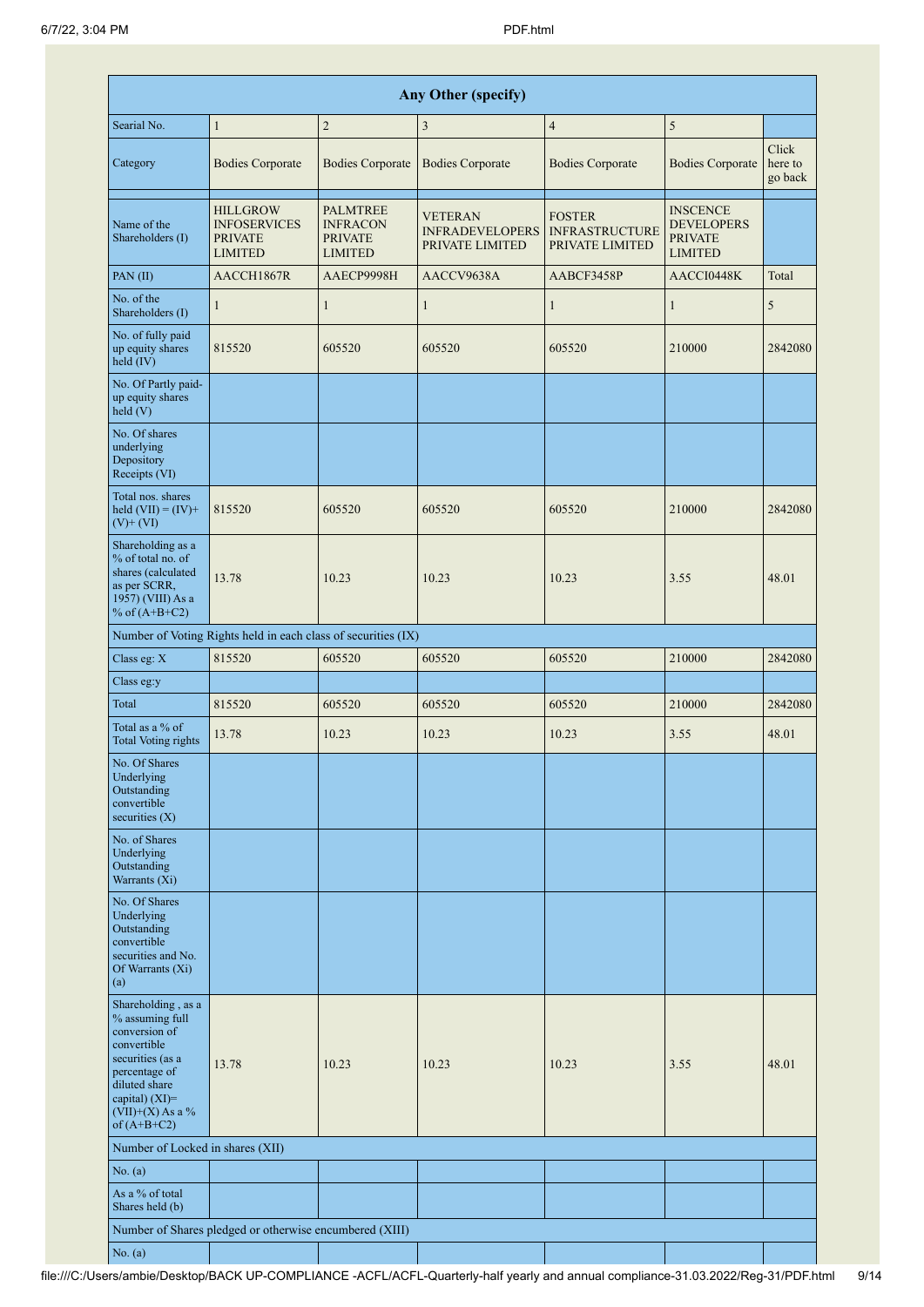| As a $\%$ of total<br>Shares held (b)                                |                              |          |                |                |                |         |  |  |  |  |
|----------------------------------------------------------------------|------------------------------|----------|----------------|----------------|----------------|---------|--|--|--|--|
| Number of equity<br>shares held in<br>dematerialized<br>form $(XIV)$ | 815520                       | 605520   | 605520         | 605520         | 210000         | 2842080 |  |  |  |  |
|                                                                      | Reason for not providing PAN |          |                |                |                |         |  |  |  |  |
| Reason for not<br>providing PAN                                      |                              |          |                |                |                |         |  |  |  |  |
| Shareholder type                                                     | Promoter                     | Promoter | Promoter Group | Promoter Group | Promoter Group |         |  |  |  |  |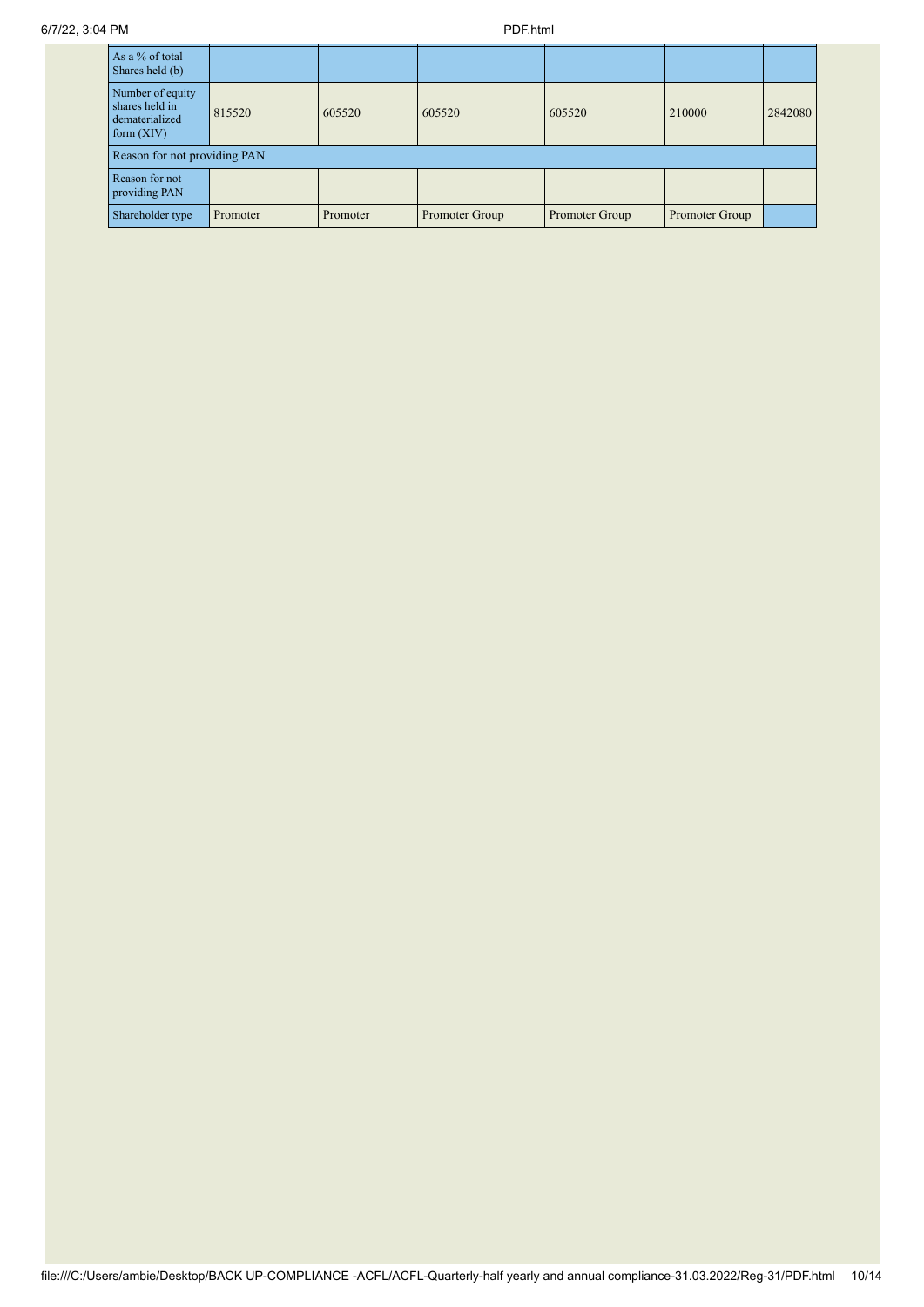|                                                                                                                                                                                      | Individuals - ii. Individual shareholders holding nominal share capital in excess of Rs. 2 lakhs. |                     |                       |
|--------------------------------------------------------------------------------------------------------------------------------------------------------------------------------------|---------------------------------------------------------------------------------------------------|---------------------|-----------------------|
| Searial No.                                                                                                                                                                          | $\,1$                                                                                             | $\sqrt{2}$          |                       |
| Name of the<br>Shareholders (I)                                                                                                                                                      | YOGENDER KUMAR                                                                                    | <b>BASANTI DEVI</b> | Click here to go back |
| PAN(II)                                                                                                                                                                              | AMYPK7580P                                                                                        | AHEPD7992H          | Total                 |
| No. of fully paid<br>up equity shares<br>held (IV)                                                                                                                                   | 200565                                                                                            | 73560               | 274125                |
| No. Of Partly paid-<br>up equity shares<br>$\text{held}(V)$                                                                                                                          |                                                                                                   |                     |                       |
| No. Of shares<br>underlying<br>Depository<br>Receipts (VI)                                                                                                                           |                                                                                                   |                     |                       |
| Total nos. shares<br>held $(VII) = (IV) +$<br>$(V)$ + $(VI)$                                                                                                                         | 200565                                                                                            | 73560               | 274125                |
| Shareholding as a<br>% of total no. of<br>shares (calculated<br>as per SCRR,<br>1957) (VIII) As a<br>% of $(A+B+C2)$                                                                 | 3.39                                                                                              | 1.24                | 4.63                  |
|                                                                                                                                                                                      | Number of Voting Rights held in each class of securities (IX)                                     |                     |                       |
| Class eg: X                                                                                                                                                                          | 200565                                                                                            | 73560               | 274125                |
| Class eg:y                                                                                                                                                                           |                                                                                                   |                     |                       |
| Total                                                                                                                                                                                | 200565                                                                                            | 73560               | 274125                |
| Total as a % of<br><b>Total Voting rights</b>                                                                                                                                        | 3.39                                                                                              | 1.24                | 4.63                  |
| No. Of Shares<br>Underlying<br>Outstanding<br>convertible<br>securities $(X)$                                                                                                        |                                                                                                   |                     |                       |
| No. of Shares<br>Underlying<br>Outstanding<br>Warrants (Xi)                                                                                                                          |                                                                                                   |                     |                       |
| No. Of Shares<br>Underlying<br>Outstanding<br>convertible<br>securities and No.<br>Of Warrants (Xi)<br>(a)                                                                           |                                                                                                   |                     |                       |
| Shareholding, as a<br>% assuming full<br>conversion of<br>convertible<br>securities (as a<br>percentage of<br>diluted share<br>capital) (XI)=<br>$(VII)+(X)$ As a %<br>of $(A+B+C2)$ | 3.39                                                                                              | 1.24                | 4.63                  |
| Number of Locked in shares (XII)                                                                                                                                                     |                                                                                                   |                     |                       |
| No. (a)                                                                                                                                                                              |                                                                                                   |                     |                       |
| As a % of total<br>Shares held (b)                                                                                                                                                   |                                                                                                   |                     |                       |
| Number of equity<br>shares held in<br>dematerialized<br>form (XIV)                                                                                                                   | 200565                                                                                            | $\boldsymbol{0}$    | 200565                |
| Reason for not providing PAN                                                                                                                                                         |                                                                                                   |                     |                       |
| Reason for not<br>providing PAN                                                                                                                                                      |                                                                                                   |                     |                       |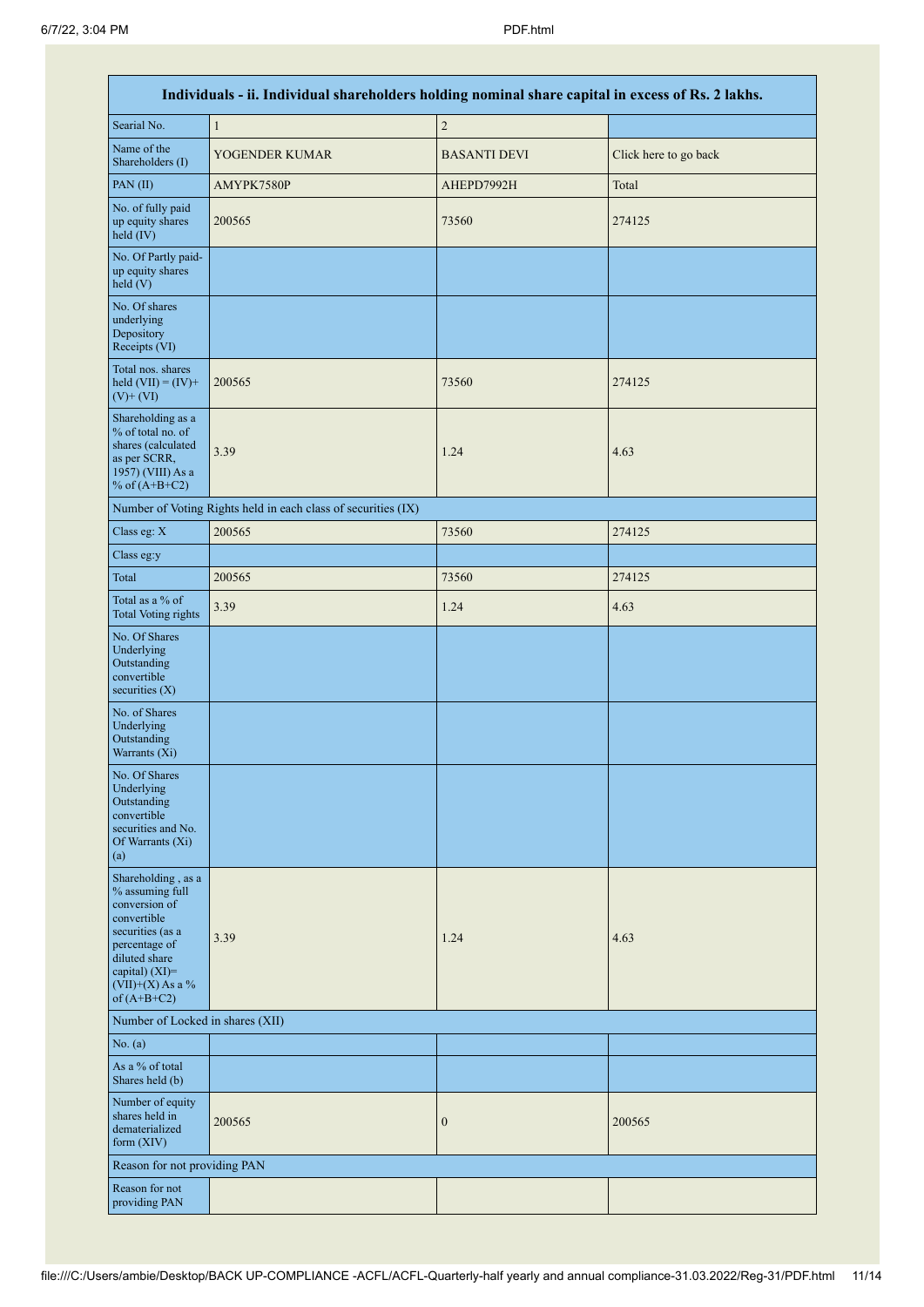|                                                                                                                                                                                         |                                              |                                                               | <b>Any Other (specify)</b>                   |                                              |                                                         |                             |
|-----------------------------------------------------------------------------------------------------------------------------------------------------------------------------------------|----------------------------------------------|---------------------------------------------------------------|----------------------------------------------|----------------------------------------------|---------------------------------------------------------|-----------------------------|
| Searial No.                                                                                                                                                                             | $\mathbf{1}$                                 | $\overline{c}$                                                | $\mathfrak{Z}$                               | $\overline{4}$                               | 5                                                       |                             |
| Category                                                                                                                                                                                | <b>HUF</b>                                   | <b>HUF</b>                                                    | <b>HUF</b>                                   | <b>HUF</b>                                   | <b>Bodies Corporate</b>                                 |                             |
| Category / More<br>than 1 percentage                                                                                                                                                    | More than 1<br>percentage of<br>shareholding | More than 1<br>percentage of<br>shareholding                  | More than 1<br>percentage of<br>shareholding | More than 1<br>percentage of<br>shareholding | More than 1 percentage<br>of shareholding               |                             |
| Name of the<br>Shareholders (I)                                                                                                                                                         | PAWAN SINGH<br>(HUF)                         | <b>PARVEEN</b><br><b>KUMAR (HUF)</b>                          | <b>YOGENDER</b><br>SINGH (HUF)               | <b>SHAMSHER</b><br>SINGH (HUF)               | <b>GREENTECH</b><br><b>COLONIZERS</b><br>PRIVTE LIMITED | Click<br>here to<br>go back |
| PAN(II)                                                                                                                                                                                 | AAHHP2087F                                   | AAHHP2115A                                                    | AAAHY4544D                                   | AANHS2947F                                   | AAFCG4014J                                              | Total                       |
| No. of the<br>Shareholders (I)                                                                                                                                                          | 1                                            | 1                                                             | 1                                            | 1                                            | $\mathbf{1}$                                            | $\boldsymbol{0}$            |
| No. of fully paid<br>up equity shares<br>held $(IV)$                                                                                                                                    | 157610                                       | 138564                                                        | 136260                                       | 87880                                        | 126990                                                  | $\boldsymbol{0}$            |
| No. Of Partly paid-<br>up equity shares<br>held (V)                                                                                                                                     |                                              |                                                               |                                              |                                              |                                                         |                             |
| No. Of shares<br>underlying<br>Depository<br>Receipts (VI)                                                                                                                              |                                              |                                                               |                                              |                                              |                                                         |                             |
| Total nos. shares<br>held $(VII) = (IV) +$<br>$(V)$ + $(VI)$                                                                                                                            | 157610                                       | 138564                                                        | 136260                                       | 87880                                        | 126990                                                  | $\boldsymbol{0}$            |
| Shareholding as a<br>% of total no. of<br>shares (calculated<br>as per SCRR,<br>1957) (VIII) As a<br>% of $(A+B+C2)$                                                                    | 2.66                                         | 2.34                                                          | 2.3                                          | 1.48                                         | 2.15                                                    | $\boldsymbol{0}$            |
|                                                                                                                                                                                         |                                              | Number of Voting Rights held in each class of securities (IX) |                                              |                                              |                                                         |                             |
| Class eg: X                                                                                                                                                                             | 157610                                       | 138564                                                        | 136260                                       | 87880                                        | 126990                                                  | $\boldsymbol{0}$            |
| Class eg:y                                                                                                                                                                              |                                              |                                                               |                                              |                                              |                                                         |                             |
| Total                                                                                                                                                                                   | 157610                                       | 138564                                                        | 136260                                       | 87880                                        | 126990                                                  | $\boldsymbol{0}$            |
| Total as a % of<br>Total Voting rights                                                                                                                                                  | 2.66                                         | 2.34                                                          | 2.3                                          | 1.48                                         | 2.15                                                    | $\boldsymbol{0}$            |
| No. Of Shares<br>Underlying<br>Outstanding<br>convertible<br>securities $(X)$                                                                                                           |                                              |                                                               |                                              |                                              |                                                         |                             |
| No. of Shares<br>Underlying<br>Outstanding<br>Warrants (Xi)                                                                                                                             |                                              |                                                               |                                              |                                              |                                                         |                             |
| No. Of Shares<br>Underlying<br>Outstanding<br>convertible<br>securities and No.<br>Of Warrants (Xi)<br>(a)                                                                              |                                              |                                                               |                                              |                                              |                                                         |                             |
| Shareholding, as a<br>% assuming full<br>conversion of<br>convertible<br>securities (as a<br>percentage of<br>diluted share<br>capital) $(XI)$ =<br>$(VII)+(X)$ As a %<br>of $(A+B+C2)$ | 2.66                                         | 2.34                                                          | 2.3                                          | 1.48                                         | 2.15                                                    | $\boldsymbol{0}$            |
| Number of Locked in shares (XII)                                                                                                                                                        |                                              |                                                               |                                              |                                              |                                                         |                             |
| No. (a)                                                                                                                                                                                 |                                              |                                                               |                                              |                                              |                                                         |                             |
| As a % of total<br>Shares held (b)                                                                                                                                                      |                                              |                                                               |                                              |                                              |                                                         |                             |
| Number of equity<br>shares held in                                                                                                                                                      | 157610                                       | 138564                                                        | 136260                                       | 87880                                        | $\boldsymbol{0}$                                        | $\boldsymbol{0}$            |

Т

 $\mathbf{I}$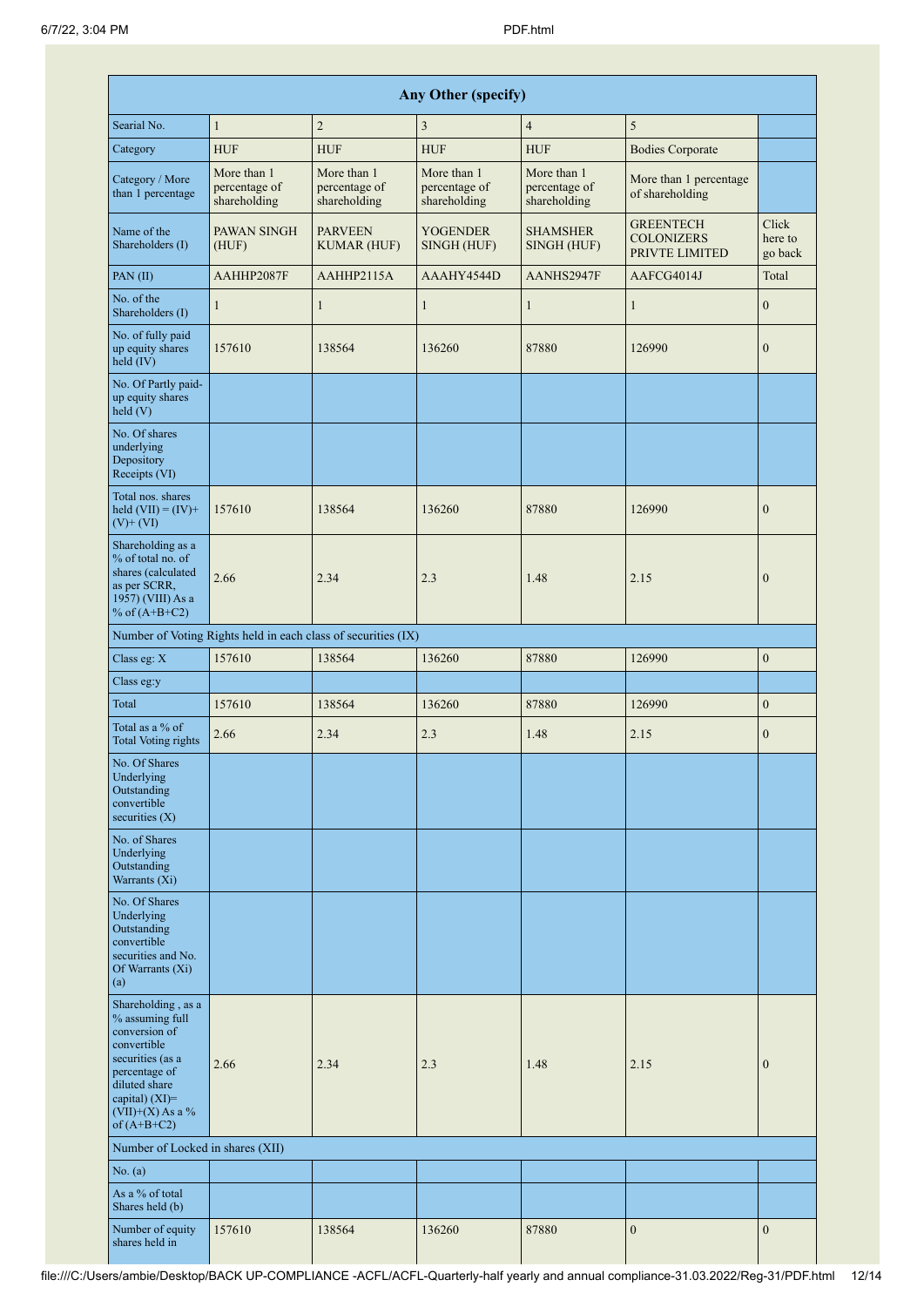| dematerialized<br>form $(XIV)$  |  |  |  |  |  |  |
|---------------------------------|--|--|--|--|--|--|
| Reason for not providing PAN    |  |  |  |  |  |  |
| Reason for not<br>providing PAN |  |  |  |  |  |  |